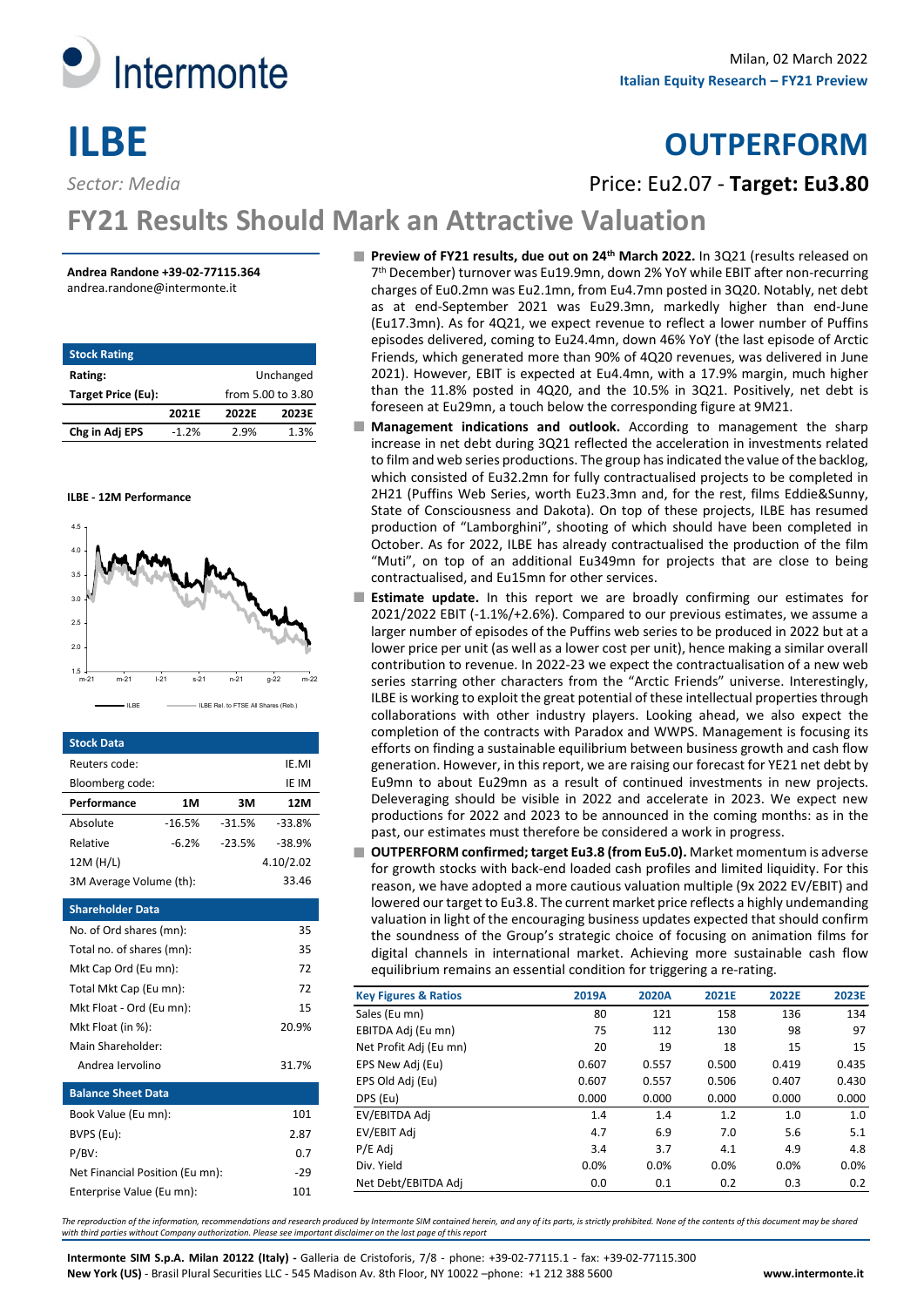

| ILBE - Key Figures                       |             |          |                |           |             |             |
|------------------------------------------|-------------|----------|----------------|-----------|-------------|-------------|
| Profit & Loss (Eu mn)                    | 2018A       | 2019A    | 2020A          | 2021E     | 2022E       | 2023E       |
| Sales                                    | 35          | 80       | 121            | 158       | 136         | 134         |
| <b>EBITDA</b>                            | 34          | 75       | 112            | 130       | 98          | 97          |
| EBIT                                     | 12          | 23       | 22             | 21        | 18          | 19          |
| Financial Income (charges)               | -0          | -0       | $-1$           | $-2$      | $-2$        | $-2$        |
| Associates & Others                      | $\mathbf 0$ | 0        | 0              | 0         | $\mathbf 0$ | $\mathbf 0$ |
|                                          |             |          |                |           |             |             |
| Pre-tax Profit                           | 11          | 22       | 21             | 19        | 16          | 17          |
| Taxes                                    | $-1$        | $-2$     | $-2$           | $-2$      | $-2$        | $-2$        |
| Tax rate                                 | 10.6%       | 9.5%     | 8.8%           | 10.0%     | 10.0%       | 10.0%       |
| Minorities & Discontinued Operations     | $\mathbf 0$ | 0        | 0              | 0         | $\mathbf 0$ | $\mathbf 0$ |
| <b>Net Profit</b>                        | 10          | 20       | 19             | 18        | 15          | 15          |
| <b>EBITDA Adi</b>                        | 34          | 75       | 112            | 130       | 98          | 97          |
| <b>EBIT Adj</b>                          | 12          | 23       | 22             | 21        | 18          | 19          |
| Net Profit Adj                           | 10          | 20       | 19             | 18        | 15          | 15          |
| Per Share Data (Eu)                      | 2018A       | 2019A    | 2020A          | 2021E     | 2022E       | 2023E       |
| Total Shares Outstanding (mn) - Average  | 28          | 33       | 35             | 35        | 35          | 35          |
| Total Shares Outstanding (mn) - Year End | 28          | 33       | 35             | 35        | 35          | 35          |
| EPS f.d                                  | 0.364       | 0.607    | 0.557          | 0.500     | 0.419       | 0.435       |
|                                          | 0.364       |          | 0.557          |           |             | 0.435       |
| EPS Adj f.d                              |             | 0.607    |                | 0.500     | 0.419       |             |
| BVPS f.d                                 | 0.390       | 1.428    | 1.915          | 2.428     | 2.875       | 3.342       |
| Dividend per Share ORD                   | 0.000       | 0.000    | 0.000          | 0.000     | 0.000       | 0.000       |
| Dividend per Share SAV                   | 0.000       | 0.000    | 0.000          | 0.000     | 0.000       | 0.000       |
| Dividend Payout Ratio (%)                |             |          |                |           |             |             |
| Cash Flow (Eu mn)                        | 2018A       | 2019A    | 2020A          | 2021E     | 2022E       | 2023E       |
| <b>Gross Cash Flow</b>                   | 35          | 75       | 97             | 121       | 91          | 93          |
| Change in NWC                            | 4           | $-3$     | $\overline{2}$ | $-10$     | 14          | $-0$        |
| Capital Expenditure                      | -42         | -87      | $-109$         | $-124$    | $-105$      | -88         |
| <b>Other Cash Items</b>                  | 0           | 0        | 0              | 0         | 0           | 0           |
| Free Cash Flow (FCF)                     | -3          | $-14$    | $-10$          | $-13$     | $\mathbf 0$ | 5           |
| Acquisitions, Divestments & Other Items  | $\mathbf 0$ | 0        | 0              | 0         | 0           | 0           |
| Dividends                                | $\mathbf 0$ | 0        | 0              | 0         | 0           | 0           |
| Equity Financing/Buy-back                | 0           | 17       | 0              | 0         | 0           | 0           |
| Change in Net Financial Position         | $-5$        | 5        | $-15$          | -13       | 0           | 5           |
|                                          |             |          |                |           |             |             |
|                                          |             |          |                |           |             |             |
| <b>Balance Sheet (Eu mn)</b>             | 2018A       | 2019A    | 2020A          | 2021E     | 2022E       | 2023E       |
| <b>Total Fixed Assets</b>                | 21          | 49       | 69             | 83        | 109         | 119         |
| <b>Net Working Capital</b>               | $-5$        | $-5$     | 6              | 22        | 11          | 11          |
| Long term Liabilities                    | -0          | -0       | $-1$           | $-1$      | $-1$        | $-1$        |
| Net Capital Employed                     | 17          | 48       | 83             | 114       | 129         | 141         |
| Net Cash (Debt)                          | -6          | $-1$     | $-16$          | $-29$     | $-29$       | $-24$       |
| <b>Group Equity</b>                      | 11          | 48       | 67             | 85        | 101         | 117         |
| Minorities                               | 0           | 0        | 0              | 0         | 0           | 0           |
| Net Equity                               | 11          | 48       | 67             | 85        | 101         | 117         |
|                                          | 2018A       | 2019A    | 2020A          | 2021E     | 2022E       | 2023E       |
| Enterprise Value (Eu mn)                 |             |          |                |           |             |             |
| Average Mkt Cap                          |             | 105      | 136            | 122       | 72          | 72          |
| Adjustments (Associate & Minorities)     | 0           | 0        | 0              | $\pmb{0}$ | 0           | $\pmb{0}$   |
| Net Cash (Debt)                          | -6          | $-1$     | $-16$          | $-29$     | $-29$       | $-24$       |
| <b>Enterprise Value</b>                  |             | 106      | 152            | 151       | 101         | 96          |
| Ratios (%)                               | 2018A       | 2019A    | 2020A          | 2021E     | 2022E       | 2023E       |
| EBITDA Adj Margin                        | 98.6%       | 94.2%    | 93.1%          | 82.3%     | 71.6%       | 72.0%       |
| EBIT Adj Margin                          | 33.6%       | 28.3%    | 18.3%          | 13.5%     | 13.4%       | 14.0%       |
| Gearing - Debt/Equity                    | 53.6%       | 1.2%     | 23.3%          | 34.1%     | 28.3%       | 20.4%       |
| Interest Cover on EBIT                   | 48.2        | 84.6     | 33.5           | 10.7      | 9.6         | 9.9         |
| Net Debt/EBITDA Adj                      | 0.2         | 0.0      | 0.1            | 0.2       | 0.3         | 0.2         |
| ROACE*                                   | 69.5%       | 69.7%    | 33.7%          | 21.8%     | 15.0%       | 13.9%       |
| ROE*                                     | 93.4%       | 69.1%    | 34.0%          | 23.1%     | 15.8%       | 14.0%       |
| EV/CE                                    |             | 3.3      | 2.3            | 1.5       | 0.8         | 0.7         |
|                                          |             |          |                |           |             |             |
| EV/Sales                                 |             | 1.3      | 1.3            | 1.0       | 0.7         | 0.7         |
| EV/EBITDA Adj                            |             | 1.4      | 1.4            | 1.2       | 1.0         | 1.0         |
| EV/EBIT Adj                              |             | 4.7      | 6.9            | 7.0       | 5.6         | 5.1         |
| Free Cash Flow Yield                     | $-3.5%$     | $-19.6%$ | $-13.3%$       | $-18.4%$  | 0.6%        | 6.4%        |
| Growth Rates (%)                         | 2018A       | 2019A    | 2020A          | 2021E     | 2022E       | 2023E       |
| Sales                                    |             | 131.1%   | 50.9%          | 31.3%     | $-14.1%$    | $-1.5%$     |
| <b>EBITDA Adj</b>                        |             | 120.8%   | 49.1%          | 16.0%     | $-25.2%$    | $-1.0%$     |
| EBIT Adj                                 |             | 94.4%    | $-2.7%$        | $-2.6%$   | $-15.3%$    | 3.5%        |
| Net Profit Adj                           |             | 98.5%    | $-3.7%$        | $-10.1%$  | $-16.3%$    | 3.9%        |
| EPS Adj<br><b>DPS</b>                    |             | 66.5%    | $-8.2%$        | $-10.1%$  | $-16.3%$    | 3.9%        |

\*Excluding extraordinary items Source: Intermonte SIM estimates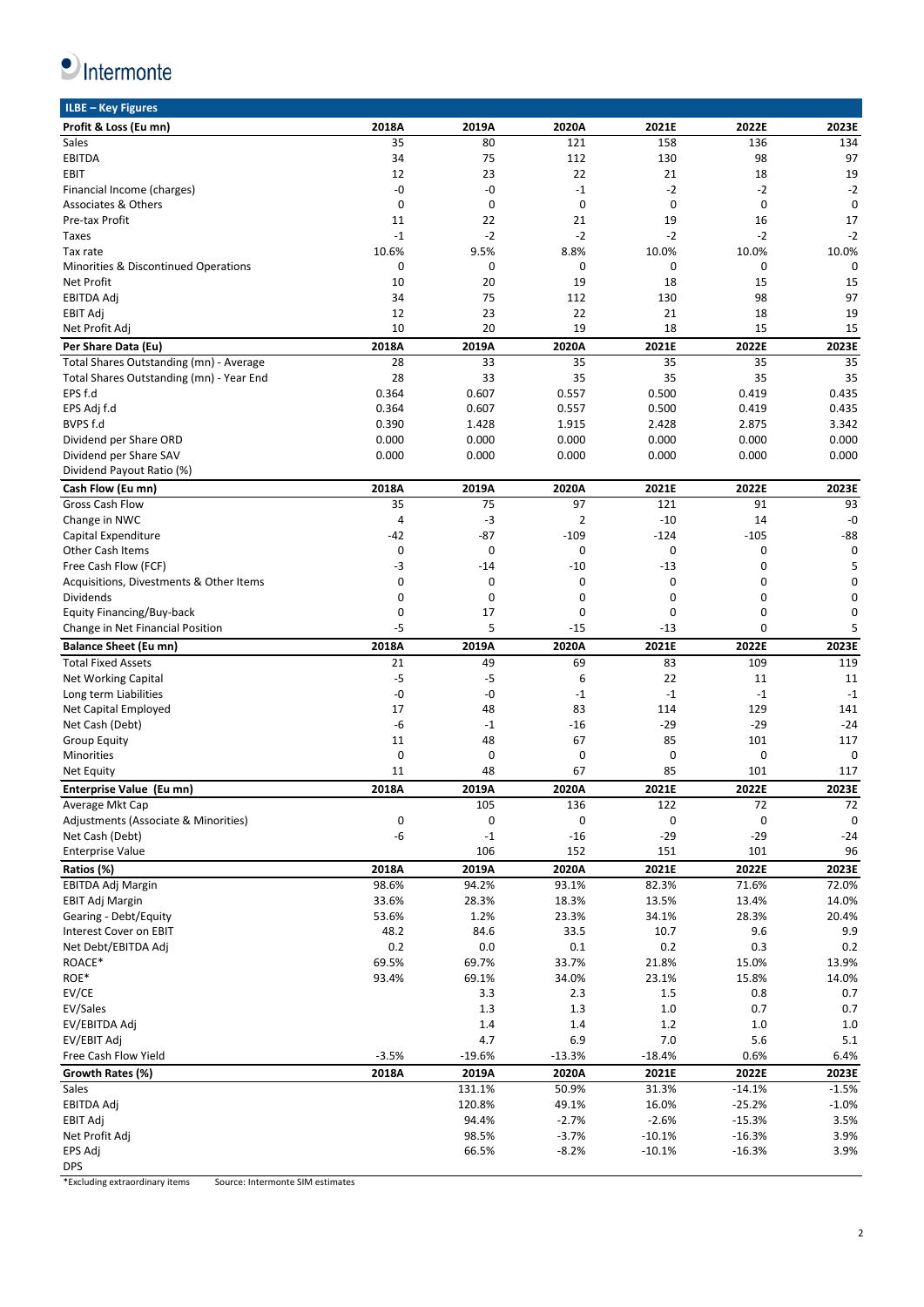## **3Q/9M21 Results**

1H21 results, released on 22<sup>nd</sup> September, showed revenues of Eu114.2mn, more than double the 1H20 figure. This line, which includes "government grants" on an accrual basis, recorded the following contributions: "Arctic Friends" (43% of total), "Puffins" (23%), and "Tell it like a woman" (2%). It is worth pointing out that in 1H21 ILBE produced and delivered 68 episodes of the Arctic Friends web series, thus concluding the whole project, and 59 episodes of the Puffins web series (61 episodes to be delivered in 2H21). Revenues from licences for the use of the pipeline and of animated characters were Eu25.8mn (23% of total). At Eu15.0mn, EBIT rose 25% YoY while net profit was Eu12.4mn, up 29% YoY. Net debt as at end-June was Eu17.3mn, up Eu1.7mn on YE20 but improving by almost Eu2mn on end-March 2021. Positively, the results confirm the soundness of the Group's strategic choice of focusing on animation films for digital channels in the international market.

#### **ILBE – 3Q/9M21 Results**

| <b>Income Statement</b>  | 2019   | 1020A | <b>2020A</b> |        | 1H20A 3Q20A |      | 9M20A 4Q20A | <b>2H20A</b> | <b>2020A</b> | 1021A | 2021A | 1H21A!            | 3Q21A            | <b>9M21A</b> |
|--------------------------|--------|-------|--------------|--------|-------------|------|-------------|--------------|--------------|-------|-------|-------------------|------------------|--------------|
| Value of production      | 80.0   | 23.8  | 31.7         | 55.5   | 20.2        | 75.7 | 45.0        | 65.2         | 120.7        | 44.5  | 69.7  | 114.2             | 19.9             | 134.0        |
| YoY%                     | 131%   | 679%  | 381%         | 475%   | $-47%$      | 59%  | 40%         | $-7%$        | 51%          | 87%   | 120%  | 106%              | $-2%$            | 77%          |
| <b>EBITDA</b>            | 75.4   |       |              | 53.6   |             |      |             | 58.8         | 112.4        |       |       | 108.0             |                  |              |
| D&A                      | (52.7) |       |              | (41.4) |             |      |             | (48.2)       | (89.7)       |       |       | (92.1)            |                  |              |
| one-off items            |        |       |              | (0.2)  |             |      |             | (0.6)        | (0.7)        |       |       | (0.9)             | (0.2)            | (1.1)        |
| <b>EBIT</b>              | 22.6   | 5.6   | 6.4          | 12.0   | 4.7         | 16.7 | 5.3         | 10.0         | 22.0         | 5.9   | 9.1   | 15.0 <sub>1</sub> | 2.1              | 17.1         |
| YoY%                     | 94%    | 1149% | 158%         | 311%   | $-58%$      | 18%  | $-37%$      | $-49%$       | $-3%$        | 5%    | 43%   | 25%               | $-56%$           | 2%           |
| margin %                 | 28%    | 24%   | 20%          | 21.6%  | 23%         | 22%  | 12%         | 15%          | 18%          | 13.3% | 13.1% | 13.1%             | 10.5%            | 13%          |
| Net financial income/exp | (0.3)  |       |              | (0.4)  |             |      |             | (0.3)        | (0.7)        |       |       | (1.9)             |                  |              |
| <b>Pretax Profit</b>     | 22.4   |       |              | 11.6   |             |      |             | 9.8          | 21.4         |       |       | 13.1 <sub>1</sub> |                  |              |
| YoY%                     | 96%    |       |              | 295%   |             |      |             | $-50%$       | $-4%$        |       |       | 13%               |                  |              |
| Taxes                    | (2.1)  |       |              | (2.0)  |             |      |             | 0.1          | (1.9)        |       |       | (0.8)             |                  |              |
| Tax Rate                 | $-10%$ |       |              | $-17%$ |             |      |             | 1%           | $-9%$        |       |       | $-6\%$            |                  |              |
| Net profit               | 20.2   | 5.1   | 4.5          | 9.6    | 4.7         | 14.3 | 5.2         | 9.9          | 19.5         | 5.1   | 7.2   | 12.3              | 1.5 <sub>1</sub> | 13.8         |
| YoY%                     | 98.46% |       |              | 259%   |             |      |             | (44%)        | (3.71%)      | 0.0%  | 61.5% |                   | $28.8\%$ (68.1%) | $-3%$        |

Source: Intermonte SIM estimates

| $LUL - JQJJIVAL}$ מכסה       |       |                                          |       |        |              |              |        |       |        |                   |        |
|------------------------------|-------|------------------------------------------|-------|--------|--------------|--------------|--------|-------|--------|-------------------|--------|
| <b>Balance Sheet</b>         |       | 2019 1020A 2020A 1H20A 3020A 9M20A 4020A |       |        | <b>2H2OA</b> | <b>2020A</b> | 1021A  | 2021A |        | 1H21A 3Q21A 9M21A |        |
| <b>Trade Working Capital</b> | (6.2) |                                          | (7.5) |        |              | (8.5)        |        |       | (6.0)  |                   |        |
| Other current Assets/Lial    | 1.6   |                                          | 6.4   |        |              | 14.4         |        |       | 18.5   |                   |        |
| Net working capital          | (4.6) |                                          | (1.1) |        |              | 5.9          |        |       | 12.5   |                   |        |
| <b>Net Fixed Asset</b>       | 53.2  |                                          | 63.8  |        |              | 77.3         |        |       | 84.8   |                   |        |
| Other LT Liabilities         | (0.3) |                                          | (0.4) |        |              | (0.6)        |        |       | (0.6)  |                   |        |
| Net capital employed         | 48.2  |                                          | 62.2  | 72.5   |              | 82.7         | 91.3   |       | 96.7   |                   | 109.8  |
| Financed by:                 |       |                                          |       |        |              |              |        |       |        |                   |        |
| Net (debt) cash              | (0.5) |                                          | (4.8) | (10.3) |              | (15.6)       | (19.2) |       | (17.3) |                   | (29.3) |
| <b>Net Equity</b>            | 47.7  |                                          | 57.4  | 62.2   |              | 67.0         | 72.1   |       | 79.4   |                   | 80.5   |

**ILBE – 3Q/9M21 Results**

Source: Intermonte SIM estimates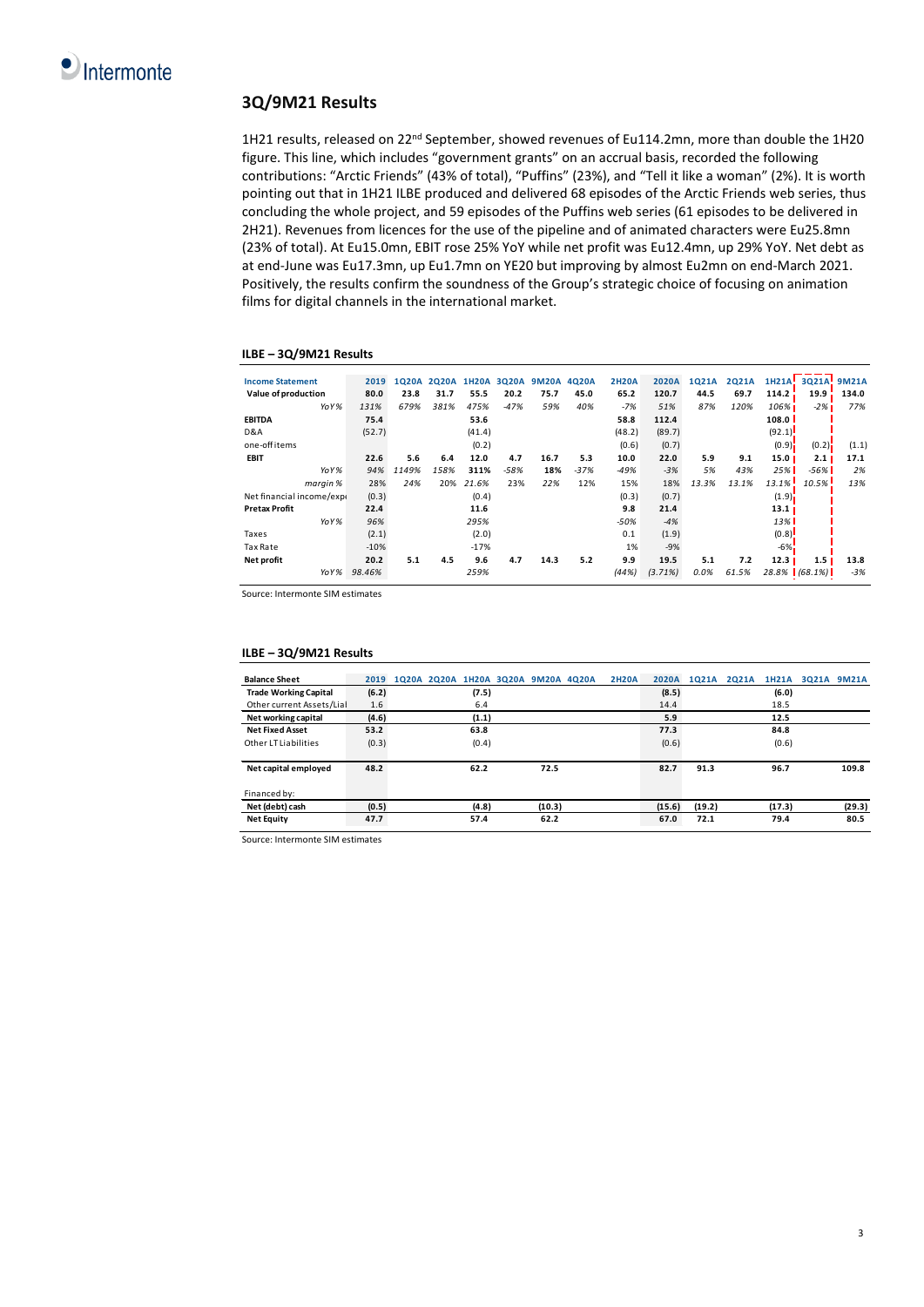

### **Preview to 4Q/FY21 results**

As for 4Q21, we expect revenue to reflect a lower number of Puffins episodes delivered, coming to Eu24.4mn, down 46% YoY (the last episode of Arctic Friends, which generated more than 90% of 4Q20 revenues, was delivered in June 2021). However, EBIT is expected at Eu4.4mn, a 17.9% margin, much higher than the 11.8% posted in 4Q20, and 10.5% in 3Q21. Positively, net debt is expected at Eu29mn, a touch below the corresponding figure at the end of September.

| ILBE - Preview to 4Q/FY21 Results |  |  |
|-----------------------------------|--|--|
|-----------------------------------|--|--|

| <b>Income Statement</b> | 2019  | <b>1H20A</b> | <b>2H20A</b> | <b>2020A</b> | <b>1H21A</b> | 3021A 9M21A |       | 4Q21E    | <b>2H21E</b> | 2021E   |
|-------------------------|-------|--------------|--------------|--------------|--------------|-------------|-------|----------|--------------|---------|
| Value of production     | 80.0  | 55.5         | 65.2         | 120.7        | 114.2        | 19.9        | 134.0 | 24.4     | 44.3         | 158.5   |
| YoY%                    | 131%  | 475%         | $-7%$        | 51%          | 106%         | $-2%$       | 77%   | $-46%$   | $-32%$       | 31%     |
| EBIT                    | 22.6  | 12.0         | 10.0         | 22.0         | 15.0         | 2.1         | 17.1  | 4.4      | 6.5          | 21.5    |
| YoY%                    | 94.4% | 310.5%       | $-49.1%$     | $-2.7%$      | 25.0%        | -55.8%      | 2.1%  | $-17.4%$ | $-35.6%$     | $-2.6%$ |
| margin %                | 28.3% | 21.6%        | 15.4%        | 18.3%        | 13.1%        | 10.5%       | 12.8% | 17.9%    | 14.6%        | 13.5%   |

Source: Intermonte SIM estimates

### **New Regulation is Good News for the Sector**

On 10th December 2021, the new consolidated act for the provision of audiovisual media services was published in the Official Journal which, in consideration of market trends, implements Directive (EU) 2018/1808 of 14th November 2018.

Of particular interest for ILBE is art. 55, which defines the obligations of on-demand audiovisual media service providers, i.e. over the top operators such as Netflix, Amazon Prime, Disney +. In short, at least 30% of these entities' catalogues are required to programme European works produced within the last 5 years, and they must invest a certain percentage of net revenues in European audiovisual works produced by independent producers : 17% until 31<sup>st</sup> December 2022, 18% from 1st January 2023 and then 20% from 1st January 2024.

The text stipulates that OTTs must give these works "adequate prominence" within their catalogue by providing, for example, a dedicated section on the main access page or a specific category for searching for works in the catalogue. A share of no less than 50% of the percentage envisaged for European works must be reserved for works of original Italian expression, produced anywhere in the last five years, by independent producers.

### **Dual Listing on Paris Euronext Growth**

Starting on 12th January, ILBE shares have been traded on the Paris Euronext Growth exchange via direct admission. According to Andrea Iervolino, this dual listing was prompted by a desire to attract new investors on a market where a number of peers are already traded, with the hope of increasing liquidity and opening up possible new growth opportunities.

### **Management indications and backlog**

The Group has indicated the value of the backlog which, as at 30th June 2021, consisted of Eu44.2mn for fully-contractualised projects on top of an additional Eu349mn for projects close to being contractualised, and Eu15mn for other services.

We expect management to provide an update on backlog together with FY21 results.

|  |  |  |  |  | ILBE - Project backlog as at 30th June 2021 |
|--|--|--|--|--|---------------------------------------------|
|--|--|--|--|--|---------------------------------------------|

| <b>Projects</b>                           | Value (Eu mn) | <b>Exp. Delivery</b> | <b>Status</b>         |
|-------------------------------------------|---------------|----------------------|-----------------------|
| Puffins                                   | 23.2          | 2H21                 | Fully contractualised |
| Eddie&Sunny                               | 1.3           | 2H21                 | Fully contractualised |
| Dakota                                    | 7.6           | 2H21/1H22            | Fully contractualised |
| Muti                                      | 12.1          | 2H21/1H22            | Fully contractualised |
| New web series                            | 105.0         | FY22-24              | To be contractualised |
| New audiovisual projects                  | 26.6          | FY22-24              | To be contractualised |
| New films                                 | 18.7          | FY22-24              | To be contractualised |
| Uscripted projects                        | 0.3           | FY22-24              | To be contractualised |
| Servicing for Puffin: impossible          | 78.7          | FY22-24              | To be contractualised |
| Servicing and Licencing in other projects | 120.0         | FY22-24              | To be contractualised |
| Celebrities mngm, digital del., other     | 15.0          | FY22-24              | To be contractualised |

Source: Company data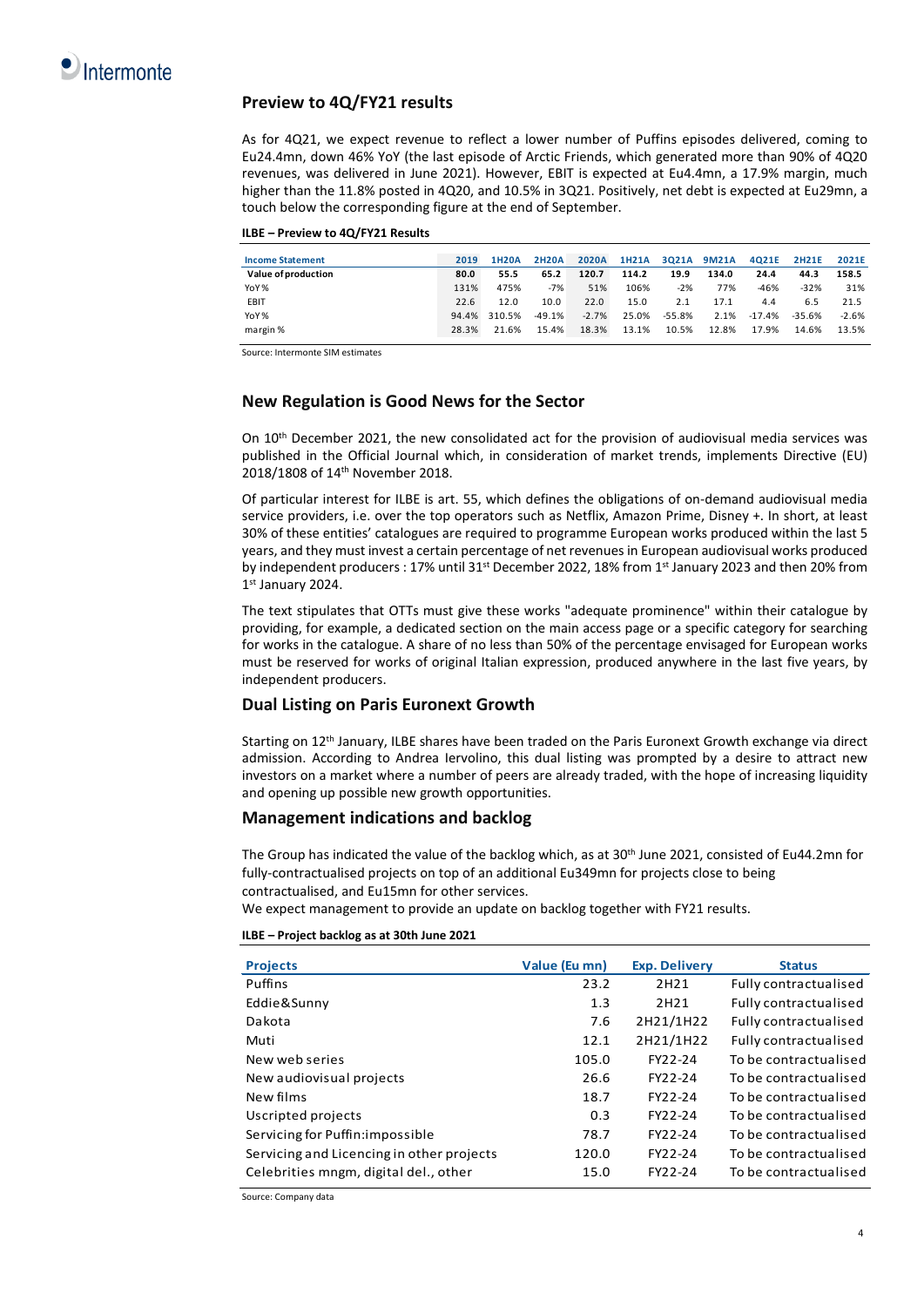### **Change in estimates**

In this report we broadly confirm our 2021-2022 EBIT estimates (-1.1%/+2.6%). Compared to our previous estimates, we assume a larger number of episodes of the Puffins web series to be produced in 2022 but at a lower price per unit (as well as a lower cost per unit), hence making a similar overall contribution to revenue. In 2022-23 we expect the contractualisation of a new web series starring other characters from the "Arctic Friends" universe. Interestingly, ILBE is working to exploit the great potential of these intellectual properties through collaborations with other industry players. Looking ahead, we also expect the completion of the contracts with Paradox and WWPS. Management is focusing its efforts on finding a sustainable equilibrium between business growth and cash flow generation. However, in this report, we are raising our forecast for YE21 net debt by Eu9mn to about Eu29mn as a result of continued investments in new projects. Deleveraging should be visible in 2022 and accelerate in 2023. We expect new productions for 2022 and 2023 to be announced in the coming months: as in the past, our estimates must therefore be considered a work in progress.

#### **ILBE – Changes to estimates**

|                       |          | <b>NEW</b> |          |           | <b>OLD</b> |          |         | <b>% CHANGE</b> |       |
|-----------------------|----------|------------|----------|-----------|------------|----------|---------|-----------------|-------|
| (Eu mn)               | 2021E    | 2022E      | 2023E    | 2021E     | 2022E      | 2023E    | 2021E   | 2022E           | 2023E |
| Value of production   | 158.5    | 136.2      | 134.2    | 175.0     | 133.1      | 133.8    | $-9.4%$ | 2.3%            | 0.3%  |
|                       |          |            |          |           |            |          |         |                 |       |
| <b>EBIT</b>           | 21.5     | 18.2       | 18.8     | 21.7      | 17.7       | 18.6     | $-1.1%$ | 2.6%            | 1.2%  |
| margin %              | 13.5%    | 13.4%      | 14.0%    | 12.4%     | 13.3%      | 13.9%    |         |                 |       |
| Net financial charges | (2.0)    | (1.9)      | (1.9)    | (2.0)     | (1.9)      | (1.9)    |         |                 |       |
|                       |          |            |          |           |            |          |         |                 |       |
| <b>Pretax Profit</b>  | 19.5     | 16.3       | 16.9     | 19.7      | 15.8       | 16.7     | $-1.2%$ | 2.9%            | 1.3%  |
| margin %              | 12.3%    | 12.0%      | 12.6%    | 11.3%     | 11.9%      | 12.5%    |         |                 |       |
| Taxes                 | (1.9)    | (1.6)      | (1.7)    | (2.0)     | (1.6)      | (1.7)    |         |                 |       |
| <b>Tax Rate</b>       | $-10.0%$ | $-10.0%$   | $-10.0%$ | $-10.0%$  | $-10.0%$   | $-10.0%$ |         |                 |       |
| Net profit            | 17.5     | 14.7       | 15.2     | 17.7      | 14.2       | 15.0     | $-1.2%$ | 2.9%            | 1.3%  |
| YoY%                  | (10.1%)  | (16.3%)    | 3.9%     | $(9.1\%)$ | (19.7%)    | 5.6%     |         |                 |       |
| margin %              | 11.1%    | 10.8%      | 11.4%    | 10.1%     | 10.7%      | 11.2%    |         |                 |       |
| minorities            |          |            |          |           |            |          |         |                 |       |
| Group net profit      | 17.5     | 14.7       | 15.2     | 17.7      | 14.2       | 15.0     | $-1.2%$ | 2.9%            | 1.3%  |

Source: Intermonte SIM estimates

#### **IE – Turnover breakdown (film sales include tax credits)**

| <b>Turnover breakdown</b>                      | 2018 A | 2019 A                   | 2020 A | 2021E  | 2022 E | 2023 E |
|------------------------------------------------|--------|--------------------------|--------|--------|--------|--------|
| <b>The Poison Rose</b>                         | 16.94  | 3.05                     | 0.43   | 0.00   | 0.00   | 0.00   |
| <b>Arctic Friends</b>                          | 16.38  | 37.62                    | 74.10  | 71.90  | 18.09  | 24.51  |
| <b>Waiting for the Barbarians</b>              | 0.00   | 19.02                    | 5.76   | 0.39   | 0.16   | 0.00   |
| <b>Women Stories</b>                           | 0.00   | 4.51                     | 4.33   | 4.30   | 1.08   | 1.01   |
| <b>Puffins</b>                                 | 0.00   | 12.16                    | 26.89  | 41.17  | 44.51  | 49.71  |
| Paradox films                                  | 0.00   | 0.00                     | 2.26   | 4.88   | 9.74   | 6.99   |
| <b>WWPS films</b>                              | 0.00   | 0.00                     | 0.00   | 7.13   | 22.49  | 11.84  |
| Turnover from film productions                 | 33.32  | 76.35                    | 113.77 | 129.77 | 96.08  | 94.06  |
| other revenues                                 | 1.30   | 1.59                     | 1.11   | 0.25   | 0.26   | 0.27   |
| Total turnover from film productions           | 34.63  | 77.95                    | 114.88 | 130.02 | 96.33  | 94.33  |
| <b>Iervolino Studios (Serbian productions)</b> | ۰      |                          | 2.88   | 22.40  | 29.34  | 29.34  |
| <b>Arte Video</b>                              | ٠      | $\overline{\phantom{a}}$ | 0.94   | 2.50   | 4.50   | 4.50   |
| <b>Celebrity Management</b>                    | ٠      | 1.31                     | 0.95   | 2.00   | 5.00   | 5.00   |
| Other                                          | ۰      | 0.75                     | 1.09   | 1.00   | 1.00   | 1.00   |
| <b>Group Turnover</b>                          | 34.63  | 80.01                    | 120.74 | 158.48 | 136.17 | 134.17 |

Source: Intermonte Sim estimates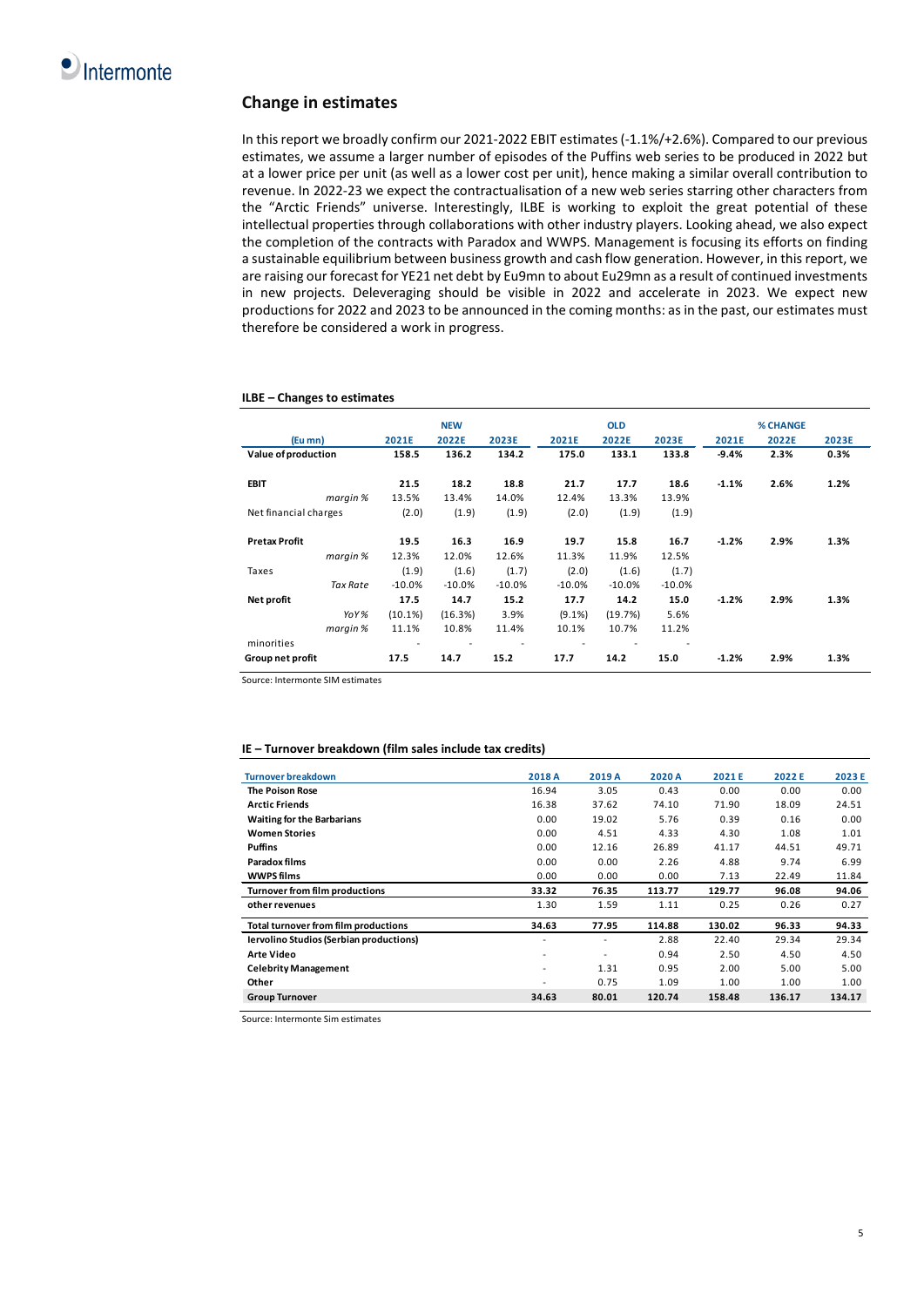

## **Peer comparison**

### **IE – Peer Group Multiples**

|                                       | <b>Mkt Cap</b> | <b>PE 2021</b> | <b>PE 2022</b> | <b>PE 2023</b> | <b>EV/EBIT</b><br>2021 | <b>EV/EBIT</b><br>2022 | EV/EBIT<br>2023 |
|---------------------------------------|----------------|----------------|----------------|----------------|------------------------|------------------------|-----------------|
| <b>Iervolino Entertainment</b>        | 74             | 4.2x           | 5.0x           | 4.8x           | 7.0x                   | 5.6x                   | 5.2x            |
| Notorious Pictures                    | 33             | 7.4x           | 5.8 x          | 4.7x           | 10.1 x                 | 7.4x                   | 6.0x            |
| Lucisano Media Group S.p.A.           | 19             | 5.4x           | 3.9x           |                |                        |                        |                 |
| Lions Gate Entertainment Corp Class A | 2.927          | 31.2x          | 19.6x          | 16.0x          | 104.1 x                | 46.1 x                 | 29.7x           |
| Mondo TV S.p.A.                       | 49             | 7.4x           | 5.9x           |                | 6.7x                   | 5.0x                   |                 |
| Xilam Animation SA                    | 175            | 28.6 x         | 23.0 x         | 16.1 x         | 23.9 x                 | 17.0 x                 | 12.8x           |
| Thunderbird Entertainment Group Inc   | 134            | 30.7x          | 16.9 x         | 11.3x          | 6.8x                   | 5.2x                   |                 |
| Mean                                  |                | 18.4x          | 12.5x          | 12.0x          | 30.3x                  | 16.1x                  | 16.2x           |
| Median                                |                | 18.0x          | 11.4x          | 13.6x          | 10.1 x                 | 7.4x                   | 12.8x           |

Source: Intermont SIM and Factset

### **IE – Peer Group Performance**

|                                       | <b>Mkt Cap</b> | 1M       | 3M       | 6M       | <b>YTD</b> | 1Y       |
|---------------------------------------|----------------|----------|----------|----------|------------|----------|
| <b>Iervolino Entertainment</b>        | 74             | $-15.3%$ | $-29.4%$ | $-37.0%$ | $-18.2%$   | $-32.4%$ |
| Notorious Pictures                    | 33             | $-3.9%$  | $-16.0%$ | $-7.3%$  | $-9.8%$    | $-14.3%$ |
| Lucisano Media Group S.p.A.           | 19             | 0.8%     | $-7.9%$  | 0.8%     | 1.6%       | 3.2%     |
| Lions Gate Entertainment Corp Class A | 2.927          | $-4.1%$  | 7.7%     | 25.5%    | $-6.9%$    | 5.0%     |
| Mondo TV S.p.A.                       | 49             | $-12.5%$ | $-12.4%$ | $-25.8%$ | $-22.3%$   | $-20.1%$ |
| Xilam Animation SA                    | 175            | $-9.4%$  | $-11.1%$ | $-4.7%$  | $-14.4%$   | $-20.5%$ |
| Thunderbird Entertainment Group Inc   | 134            | $-2.6%$  | $-21.6%$ | $-9.1%$  | $-11.1%$   | 0.2%     |
| Mean                                  |                | $-5.3%$  | $-10.2%$ | $-3.4%$  | $-10.5%$   | $-7.8%$  |
| Median                                |                | $-4.0%$  | $-11.7%$ | $-6.0%$  | $-10.4%$   | $-7.1%$  |

Source: Intermont SIM and Factset

| <b>DETAILS ON STOCKS RECOMMENDATION</b> |                   |                       |            |  |
|-----------------------------------------|-------------------|-----------------------|------------|--|
| <b>Stock NAME</b>                       | <b>ILBE</b>       |                       |            |  |
| Current Recomm:                         | <b>OUTPERFORM</b> | Previous Recomm:      | OUTPERFORM |  |
| Current Target (Eu):                    | 3.80              | Previous Target (Eu): | 5.00       |  |
| Current Price (Eu):                     | 2.07              | Previous Price (Eu):  | 3.50       |  |
| Date of report:                         | 02/03/2022        | Date of last report:  | 01/10/2021 |  |